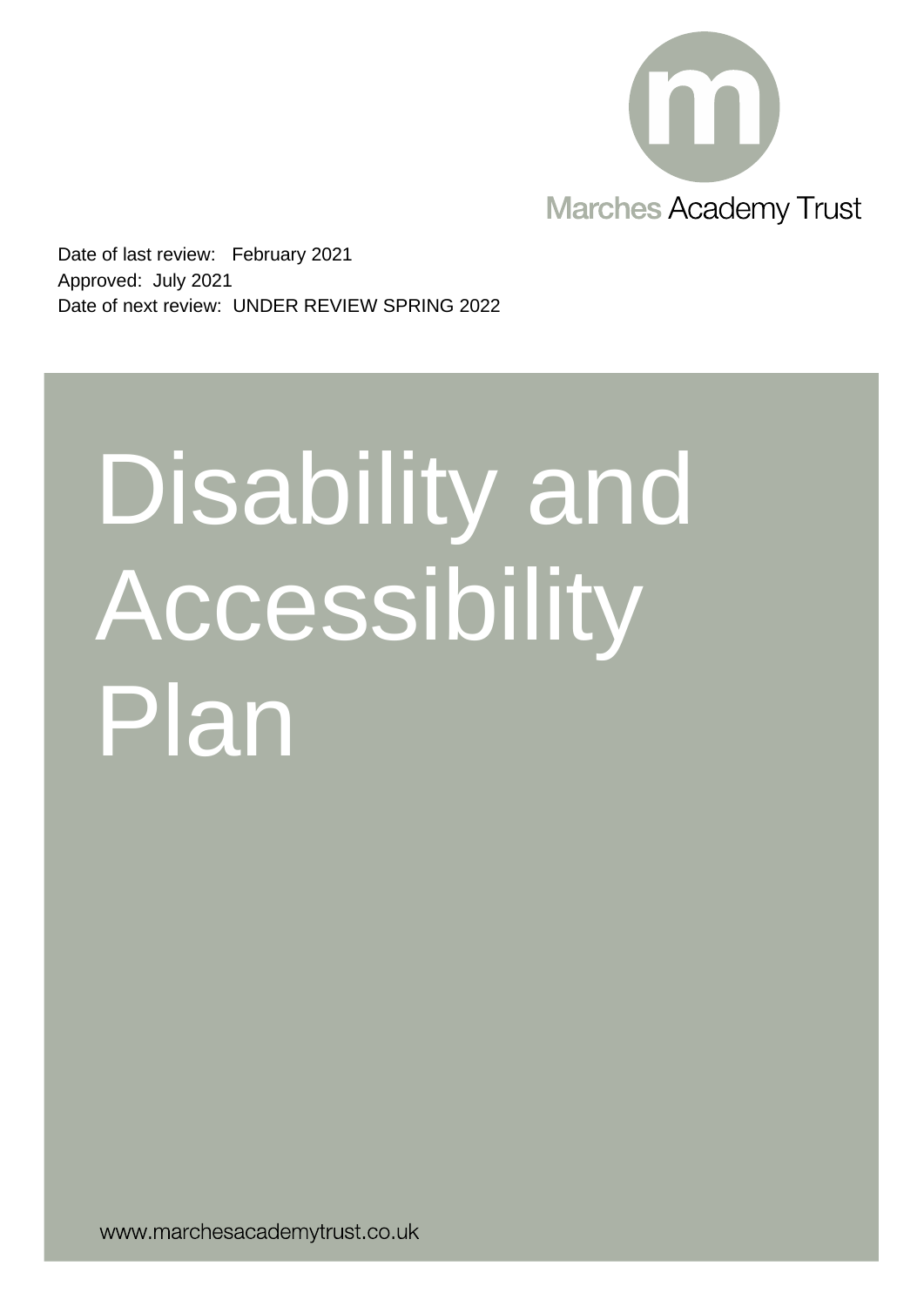### **Contents**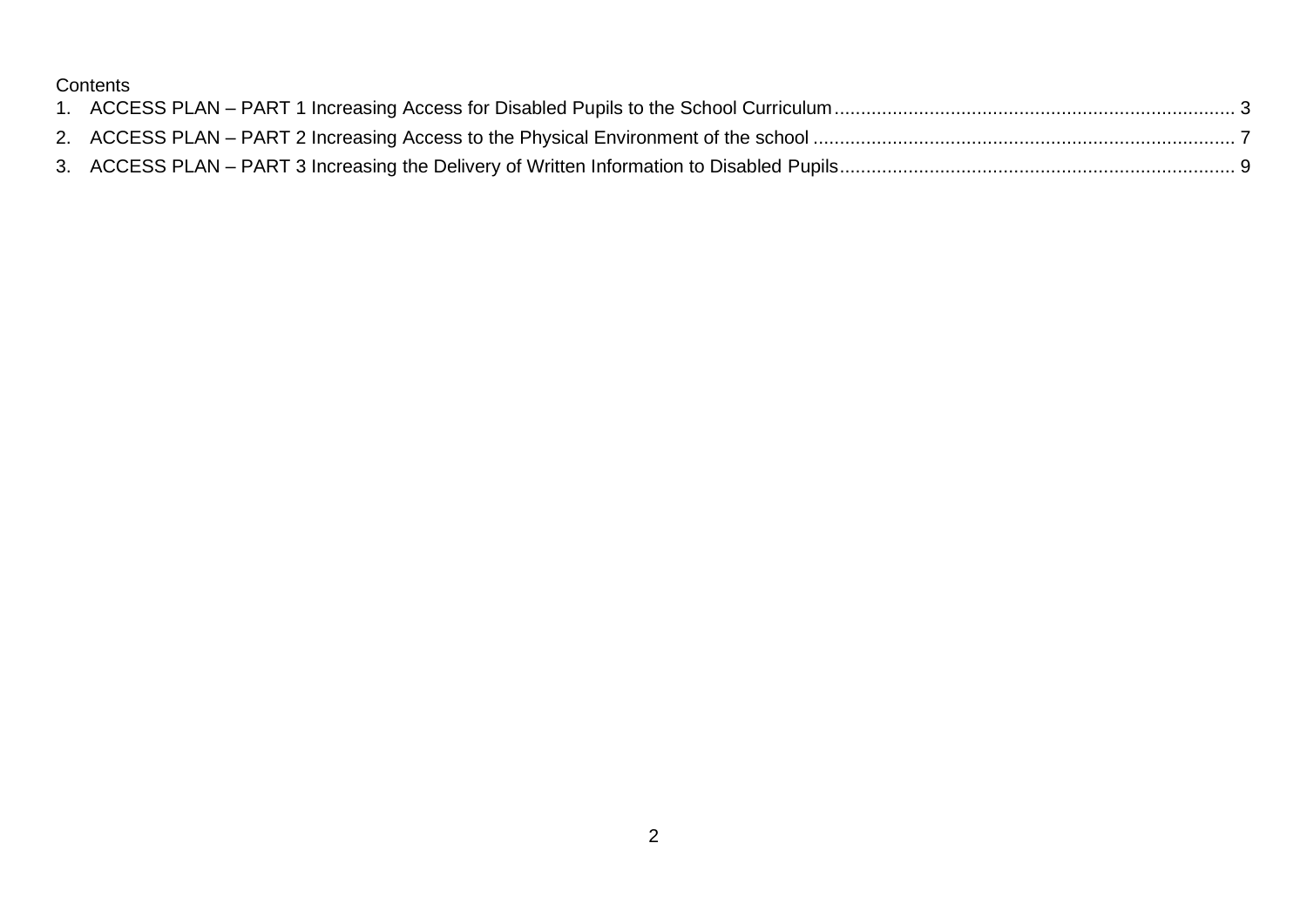## <span id="page-2-0"></span>**1. ACCESS PLAN – PART 1 Increasing Access for Disabled Pupils to the School Curriculum**

| <b>Targets</b>                                                                                         | <b>Strategies</b>                                                                                                                                                                                                                                                                                                                                                                                                                                                                                                                                                                                                                                                                                                                                                                                                   | <b>Outcome</b>                                                                                                                                                                                      | <b>Time Frame</b> | <b>Resources</b>                                                                                                                                                                                            |
|--------------------------------------------------------------------------------------------------------|---------------------------------------------------------------------------------------------------------------------------------------------------------------------------------------------------------------------------------------------------------------------------------------------------------------------------------------------------------------------------------------------------------------------------------------------------------------------------------------------------------------------------------------------------------------------------------------------------------------------------------------------------------------------------------------------------------------------------------------------------------------------------------------------------------------------|-----------------------------------------------------------------------------------------------------------------------------------------------------------------------------------------------------|-------------------|-------------------------------------------------------------------------------------------------------------------------------------------------------------------------------------------------------------|
| Teachers continue to<br>develop skills to<br>support the pupils<br>who have differing<br>disabilities. | <b>SEND Department/SENCO</b><br>produces staff information for<br>individual pupils and conditions<br>including speech and language,<br>ASD support, physical difficulties<br>etc.<br>• Year 6 Transition meetings across<br>key stages with feeder schools to<br>discuss SEND needs of pupils.<br>Allocated SEND staff attendance<br>$\blacksquare$<br>at Year 6 annual reviews.<br>Liaison between outside agencies<br>π.<br>and SEND Department/SENCO<br>/Medical Lead to ensure<br>appropriate and necessary<br>information is shared with staff.<br>• SEND Register updated and<br>shared with staff termly.<br>All pupils with Statements/<br>EHCP/GSP and SENCO/Student<br>Support receive termly PCP<br>targets/outcomes which includes<br>information about their areas of<br>additional need/ difficulty. | ■ Teaching and support<br>staff aware of student<br>disability and have a<br>greater understanding<br>of disability issues,<br>including those<br>specific to the pupils<br>that are in attendance. | On going          | <b>SENCO list/SEND</b><br>$\blacksquare$<br>Register, SENCO booklet,<br>Medical Information.<br><b>Pupil Centred Plans.</b><br>Use of keyworkers and<br>mentors.<br>Staff training.<br>٠<br>Access Leaders. |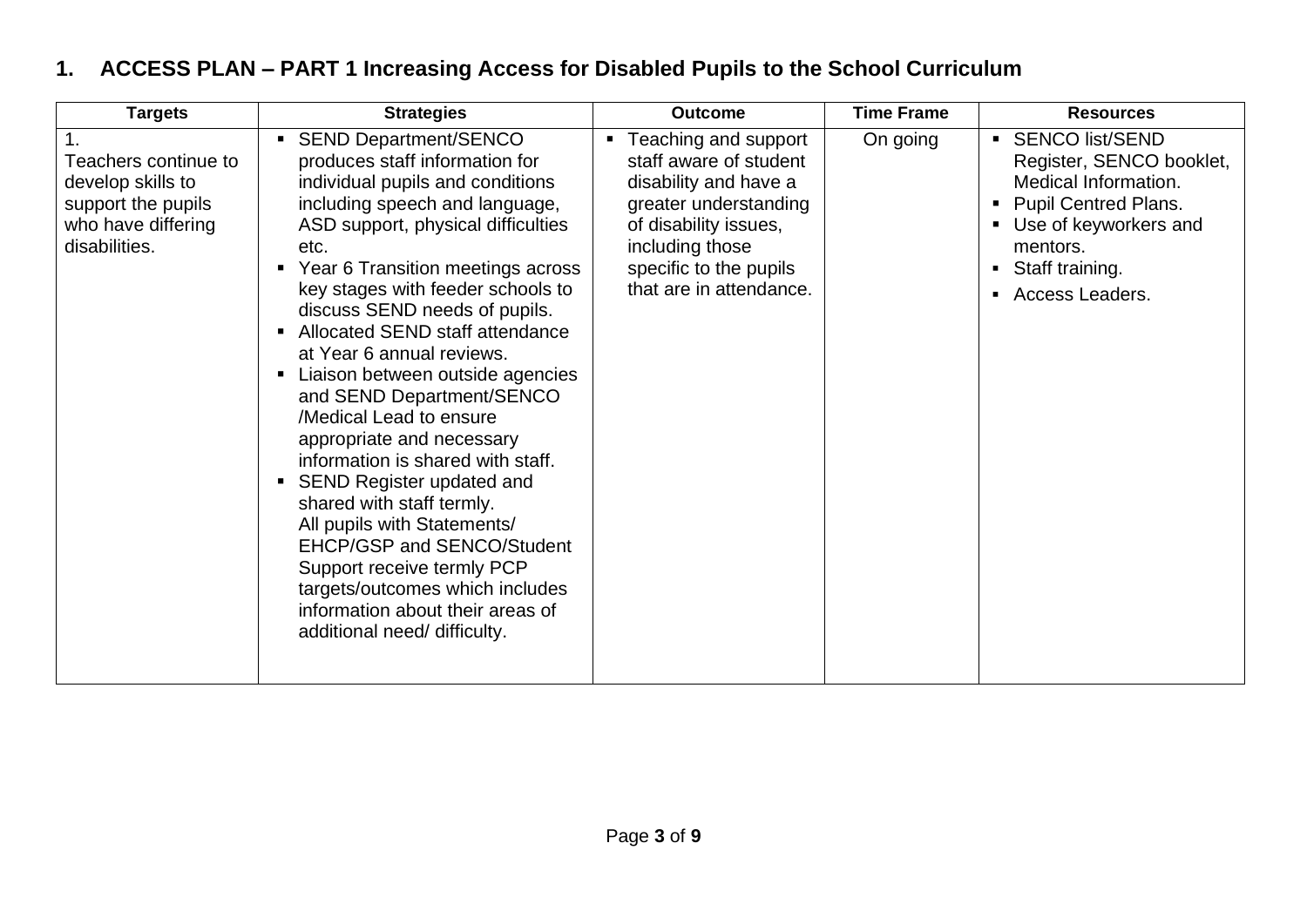| <b>Targets</b>                                                                                                    | <b>Strategies</b>                                                                                                                                                                                                                                                                                                                                                                                                                                                                                                                                                                                                                                                                 | <b>Outcome</b>                                                                                                                   | <b>Time Frame</b> | <b>Resources</b>                                                                                                                                                                                                     |
|-------------------------------------------------------------------------------------------------------------------|-----------------------------------------------------------------------------------------------------------------------------------------------------------------------------------------------------------------------------------------------------------------------------------------------------------------------------------------------------------------------------------------------------------------------------------------------------------------------------------------------------------------------------------------------------------------------------------------------------------------------------------------------------------------------------------|----------------------------------------------------------------------------------------------------------------------------------|-------------------|----------------------------------------------------------------------------------------------------------------------------------------------------------------------------------------------------------------------|
| 2.<br>Develop a range of<br>learning resources<br>that are accessible to<br>pupils with different<br>disabilities | Subject areas to feedback to<br>SEND Department/SENCO if any<br>specialist equipment is needed for<br>pupils in that lesson.<br>Liaison with external agencies (ie.<br>Occupational Therapy, Sensory<br>Inclusion Service) to ensure that<br>the right equipment is sourced<br>specific to a pupils' needs.<br>Support for SENCO/ Examination<br>Officer to ensure appropriate<br>external exam access<br>arrangements have been made.<br>Subject leaders and teachers to<br>monitor internal exam<br>access is in line with those<br>outlined by the external<br>assessments.<br>Sensory advice and guidance<br>is followed for individuals as<br>directed by external agencies. | Pupils with disabilities<br>have increased<br>access to curriculum<br>materials and are not<br>disadvantaged in<br>examinations. | Ongoing           | <b>Teaching Assistants.</b><br><b>Access Leaders</b><br><b>Sensory Support</b><br>resources and<br>CAMHS.<br>Occupational Therapy.<br>All teaching staff time.<br>Exam Office and<br><b>SEND Department</b><br>time. |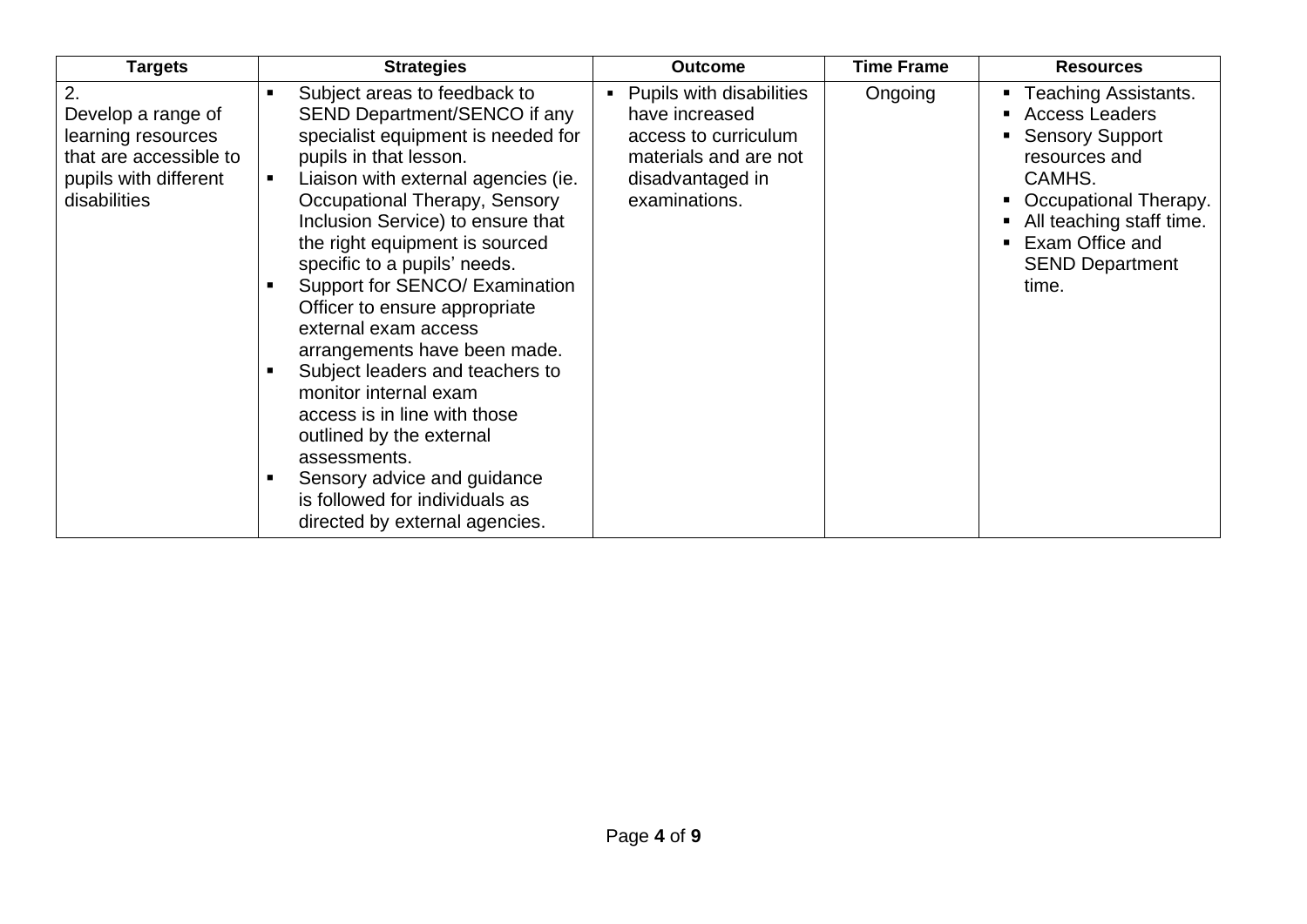| <b>Targets</b>                                                                                                                                                            | <b>Strategies</b>                                                                                                                                                                                                                                 | <b>Outcome</b>                                                                                                                                                                                 | <b>Time Frame</b> | <b>Resources</b>                                                                    |
|---------------------------------------------------------------------------------------------------------------------------------------------------------------------------|---------------------------------------------------------------------------------------------------------------------------------------------------------------------------------------------------------------------------------------------------|------------------------------------------------------------------------------------------------------------------------------------------------------------------------------------------------|-------------------|-------------------------------------------------------------------------------------|
| Teaching staff<br>develop their<br>knowledge of different<br>teaching and learning<br>styles Identify suitable<br>professional<br>development<br>opportunities for staff. | Teachers to consider learning<br>styles favoured by pupils with<br>disabilities and plan lessons<br>accordingly.<br>• To provide professional<br>development opportunities to<br>ensure high quality teaching,<br>differentiated for individuals. | Teachers develop<br>and use those<br>teaching strategies<br>which most suit the<br>learning style of<br>pupils with a<br>disability.<br>Improve attainment<br>for pupils with<br>disabilities. | Ongoing           | Schemes of work<br>reflect different<br>teaching styles.<br>- Training school link. |

| <b>Targets</b>                                                                                                                                | <b>Strategies</b>                                                                        | <b>Outcome</b>                                                                                                                                                                                                   | <b>Time Frame</b> | <b>Resources</b>                                                                                         |
|-----------------------------------------------------------------------------------------------------------------------------------------------|------------------------------------------------------------------------------------------|------------------------------------------------------------------------------------------------------------------------------------------------------------------------------------------------------------------|-------------------|----------------------------------------------------------------------------------------------------------|
| Staff, Governors and<br>parents to be made<br>aware of the Special<br><b>Educational Needs &amp;</b><br>Disabilities Code of<br>Practice 2014 | • SENCO updates and training<br>offered to all teachers, support<br>staff and Governors. | • All staff and<br>Governors are<br>advised of the<br>legal and moral<br>obligation placed<br>upon the school to<br>provide, wherever<br>possible, an<br>education that is fully<br>accessible to all<br>pupils. | Ongoing           | • Governors receive<br>reports on<br>SEND/SENCO<br>At least annual<br>SENCO updates on<br>training days. |

| <b>Targets</b>                                                                                                                                                                 | <b>Strategies</b>                                                                                                                                                                                                                                            | <b>Outcome</b>                                                                                                                                           | <b>Time Frame</b> | <b>Resources</b>                                                                                                                                                                     |
|--------------------------------------------------------------------------------------------------------------------------------------------------------------------------------|--------------------------------------------------------------------------------------------------------------------------------------------------------------------------------------------------------------------------------------------------------------|----------------------------------------------------------------------------------------------------------------------------------------------------------|-------------------|--------------------------------------------------------------------------------------------------------------------------------------------------------------------------------------|
| -5.<br>When planning school<br>trips involving pupils<br>with impairment or<br>disabilities, the school<br>will make every effort<br>to accommodate their<br>needs and thereby | • The Trip Leader and<br><b>Education Visits Coordinator/</b><br><b>Operations Manager will</b><br>undertake a risk assessment<br>relating to any group member with<br>an impairment or disability.<br>Any reasonable additional<br>expenditure necessary to | All pupils, where<br>possible, with a<br>disability/impairment<br>have the opportunity<br>to take part in a<br>school trip, including<br>those overseas. | Ongoing           | • Time to carefully plan<br>the trip to include a<br>detailed risk<br>assessment relating to<br>pupils with disability/<br>impairment.<br>• Additional cost<br>associated with above |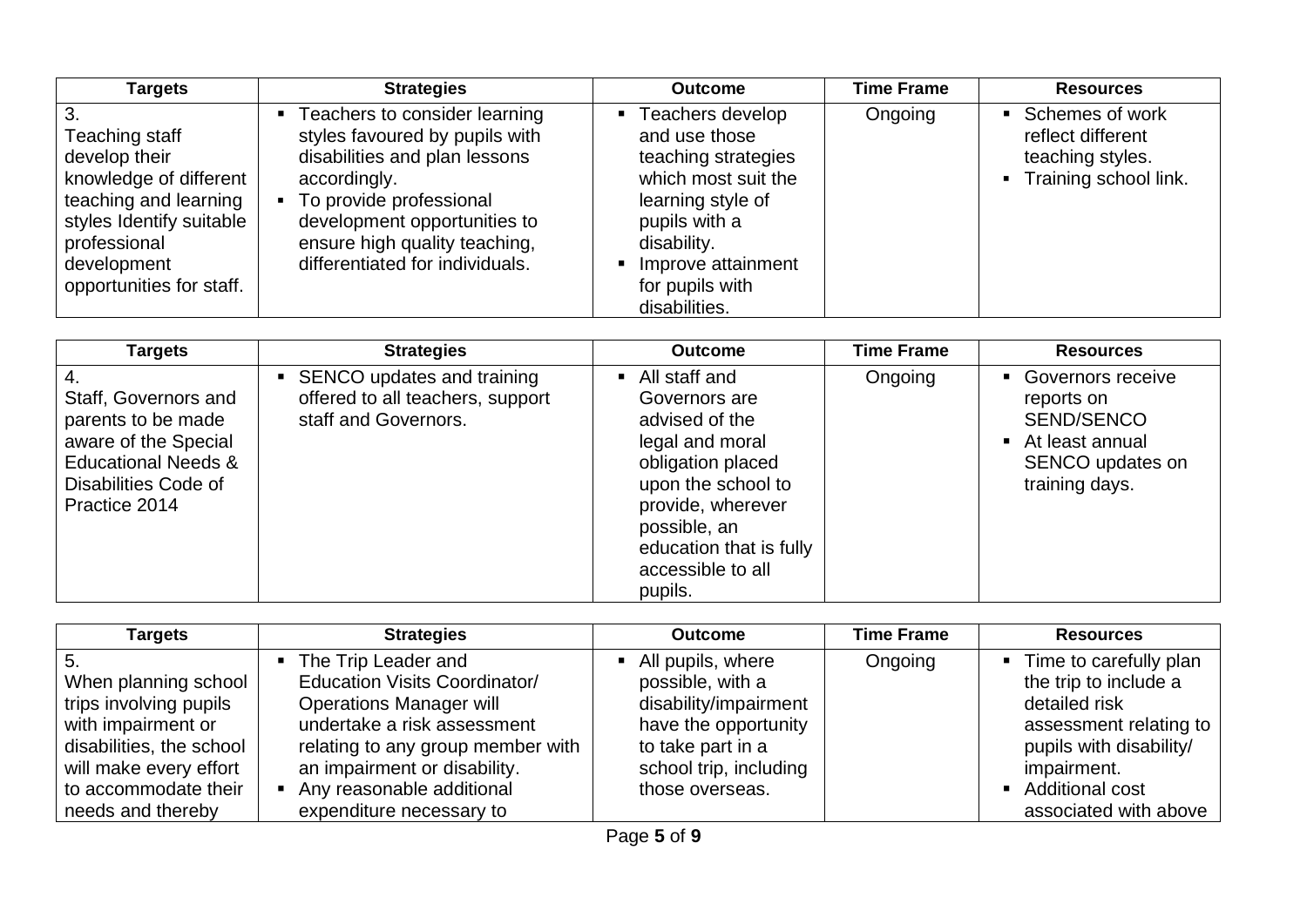| allowing them access | accommodate pupils with a         | student/s taking part in |
|----------------------|-----------------------------------|--------------------------|
| to the experience.   | disability/impairment must be     | the trip.                |
|                      | considered.                       | • Paperwork and          |
|                      | Amendments to an itinerary,       | procedures in place to   |
|                      | staffing arrangements and         | ensure consideration     |
|                      | transport should all be carefully | in the planning stages   |
|                      | considered when considering a     | of the trip.             |
|                      | student with a disability.        |                          |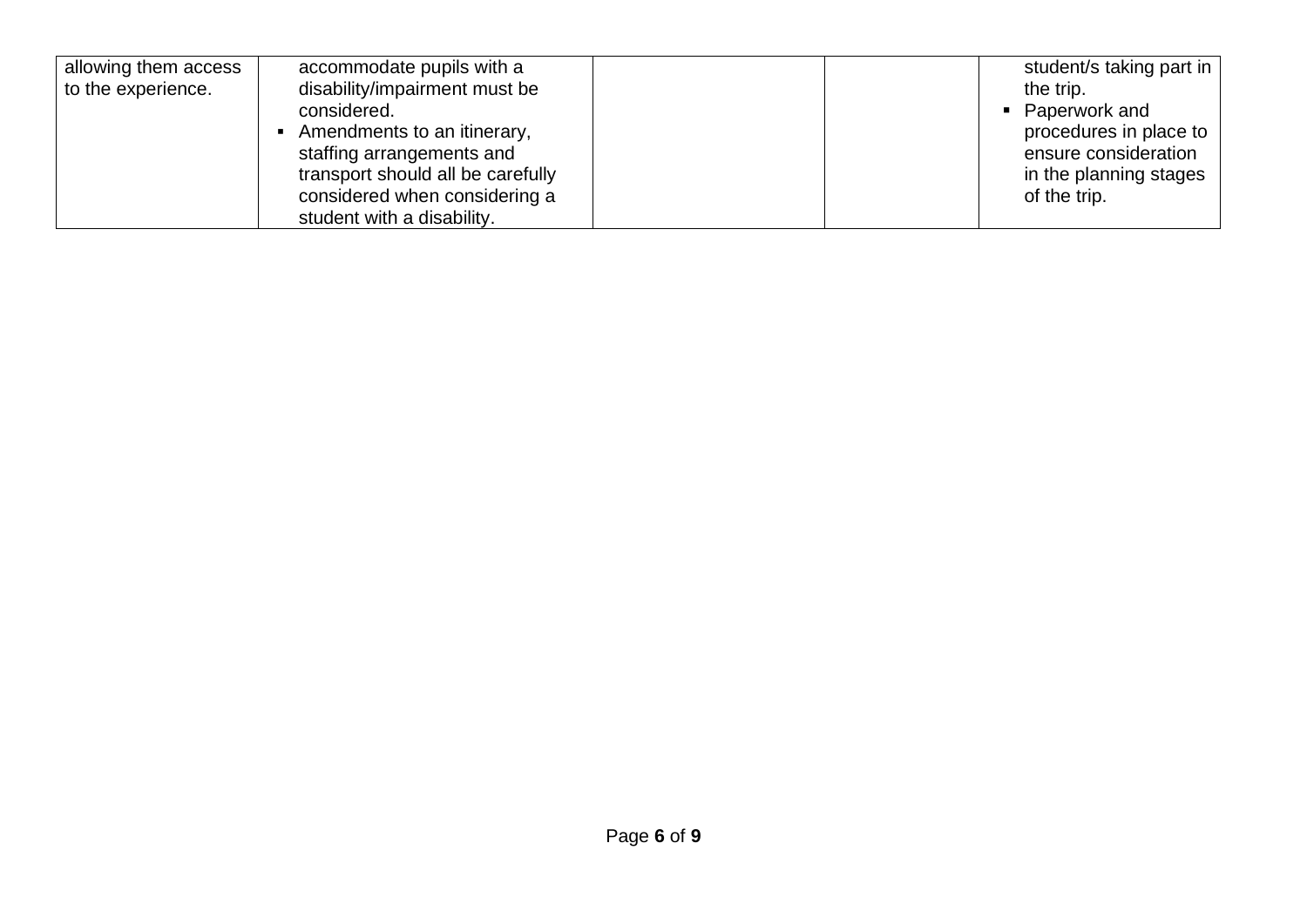## <span id="page-6-0"></span>**2. ACCESS PLAN – PART 2 Increasing Access for Disabled Pupils to the Physical Environment of the school**

| <b>Targets</b>                                                                                                       | <b>Strategies</b>                                                                                                                                                          | <b>Outcome</b>                                                                                                                                                                                                                                                                      | <b>Time Frame</b> | <b>Resources</b>                                             |
|----------------------------------------------------------------------------------------------------------------------|----------------------------------------------------------------------------------------------------------------------------------------------------------------------------|-------------------------------------------------------------------------------------------------------------------------------------------------------------------------------------------------------------------------------------------------------------------------------------|-------------------|--------------------------------------------------------------|
| Ensure that<br>emergency<br>evacuation<br>procedures<br>take account of the<br>needs of pupils with<br>disabilities. | Identify pupils and review their<br>needs.<br>Ensure that appropriate planning<br>п.<br>including places of safety and staff<br>responsibilities have been<br>established. | Identified pupils are<br>safe and have a<br>clearly recognised<br>set of procedures in<br>place to meet their<br>individual needs in<br>case of a fire, or<br>other emergencies<br>requiring evacuation.<br>Staff are able to<br>assist in an efficient<br>evacuation<br>procedure. | Ongoing           | Evacuation<br>procedures booklet.<br>PEEP.<br>$\blacksquare$ |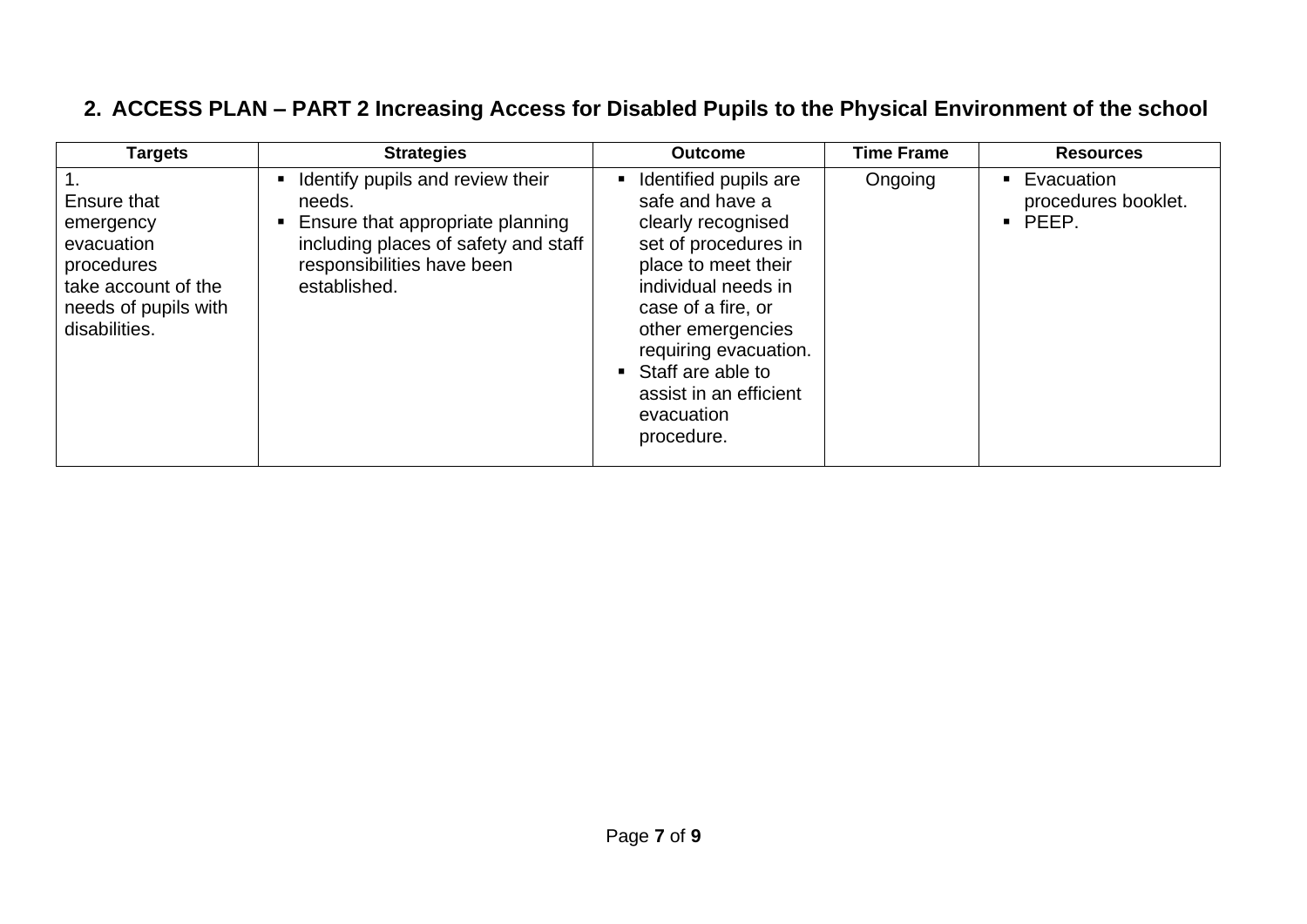| <b>Targets</b>                                                                                                                                       | <b>Strategies</b>                                                                                                                                                                              | <b>Outcome</b>                                                                     | <b>Time Frame</b> | <b>Resources</b>                                                                                                     |
|------------------------------------------------------------------------------------------------------------------------------------------------------|------------------------------------------------------------------------------------------------------------------------------------------------------------------------------------------------|------------------------------------------------------------------------------------|-------------------|----------------------------------------------------------------------------------------------------------------------|
| Monitor level access<br>to ground floor<br>facilities.<br>Monitor lifts/stairs to<br>upper floors where<br>used and ensure<br>access is appropriate. | Through site inspection ensure<br>that all entrances are accessible,<br>and any remedial work carried out<br>effectively.<br>Site inspections carried out<br>alongside checks on lifts/stairs. | • No restriction to<br>entrance and exit of<br>any building on the<br>school site. | Ongoing           | <b>Within Site Team</b><br>Duties.<br>• Sensory Inclusion<br>Services reports.<br>• Occupational Therapy<br>reports. |

| Targets                                                                                                                               | <b>Strategies</b>                                                                                                         | <b>Outcome</b>                                                                                                                      | <b>Time Frame</b> | <b>Resources</b> |
|---------------------------------------------------------------------------------------------------------------------------------------|---------------------------------------------------------------------------------------------------------------------------|-------------------------------------------------------------------------------------------------------------------------------------|-------------------|------------------|
| l 3.<br>Apply a no cost<br>curriculum planning<br>solution to providing<br>classroom<br>accessibility to pupils<br>with disabilities. | Timetable modified where<br>necessary so that a particular<br>teaching group can be located in<br>rooms with easy access. | Where possible,<br>pupils with<br>disabilities have full<br>access to teaching<br>areas because they<br>are in accessible<br>rooms. | Ongoing           | • None.          |

| <b>Targets</b>                                                                                 | <b>Strategies</b>                                                                                                                                 | <b>Outcome</b>                                                                           | <b>Time Frame</b> | <b>Resources</b>                                                                                                                        |
|------------------------------------------------------------------------------------------------|---------------------------------------------------------------------------------------------------------------------------------------------------|------------------------------------------------------------------------------------------|-------------------|-----------------------------------------------------------------------------------------------------------------------------------------|
| Provide appropriate<br>furniture/equipment<br>where necessary for<br>pupils with disabilities. | Plan for the purchase of<br>furniture/equipment to meet the<br>needs of known pupils with<br>disabilities based on specialist<br>advice received. | School is able to<br>respond rapidly in<br>providing appropriate<br>furniture/equipment. | Ongoing           | ■ Subject to need.<br>• Support through<br>Sensory Inclusion<br>Services.<br>• Support through<br><b>Occupational Therapy</b><br>Teams. |